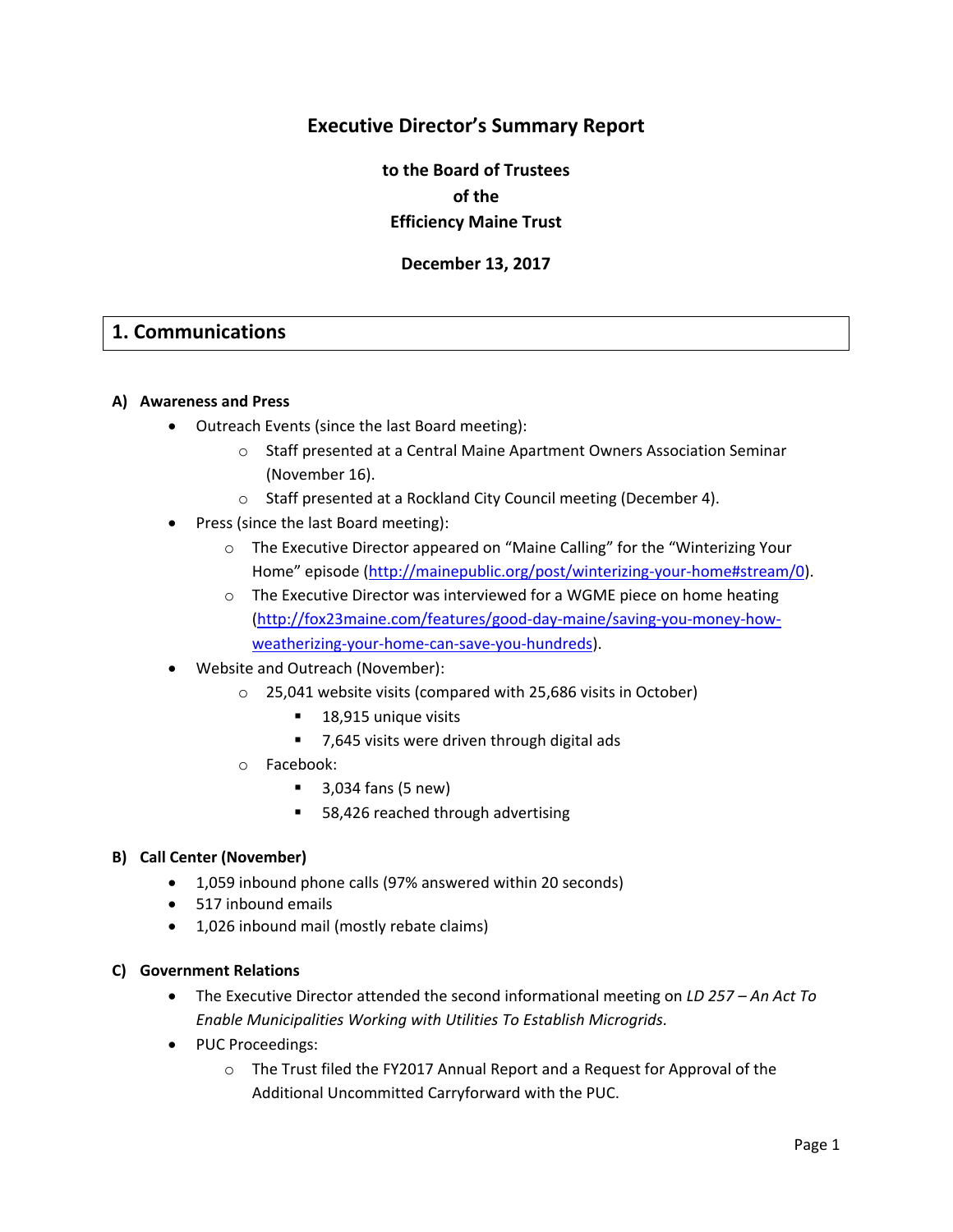- $\circ$  The Trust filed a series of data requests on the PUC's analysis of the 2015 AESC Report and Update, and LEI's new price forecast (December 8).
- o EMT Staff presented at the Arrearage Management Program Stakeholder Group (December 8).
- o The PUC commissioners rejected the PUC staff recommendation to issue an RFP for a Non-Transmission Alternative Coordinator (NTAC) in docket no. 2016-00049.
- $\circ$  EMT and other parties filed data requests in the docket to analyze avoided costs.
- o EMT filed a protest at the Federal Energy Regulatory Commission regarding the ISO-NE estimate of the Trust's qualified capacity resources in FCA-12.

# **2. Program Highlights<sup>1</sup>**

 $\overline{\phantom{a}}$ 

## **A) C&I Prescriptive (CIP) Program – Electric Measures**

• Growth of pending projects (pipeline) has remained consistent with the incentive payments. The current pipeline is \$5,078,379 of incentives. Downstream lighting activity has dropped somewhat, while midstream lighting (screw-in LEDs) activity has increased.





**C&I Prescriptive Program Electric Measures Pipeline**

<sup>&</sup>lt;sup>1</sup> The Updated Financials table reported for each Program reflects data pulled from the Trust's financial management system mid-month; the Summary Program Update table is pulled from the Efficiency Maine project tracking database on December 11, 2017 to capture the progress for the year through the most recent complete month of reported actual results (i.e., through the end of November 2017).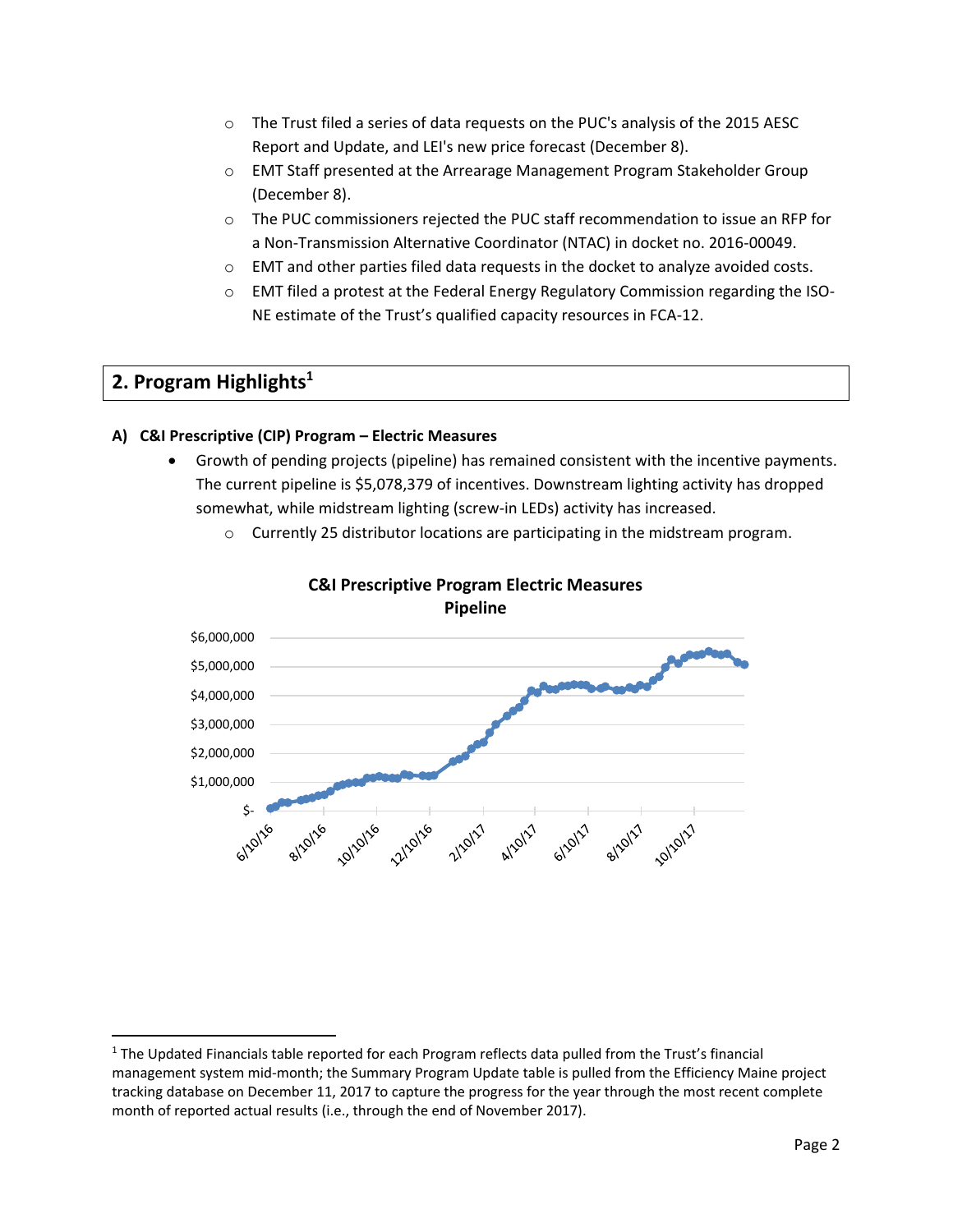

## **C&I Prescriptive Program Electric Measures Incentives Paid**

| <b>Updated Financials</b>       | Program<br>Investment |
|---------------------------------|-----------------------|
| FY2018 Program Budget           | \$10,069,937          |
| $7/1$ to 11/30 Spending         | \$4,012,204           |
| Percent of Budget Spent to Date | 40%                   |
| Percent of Year Passed          | 47%                   |

| <b>Summary Program Update</b> | kWh Savings | <b>Participants</b> |
|-------------------------------|-------------|---------------------|
| Start of fiscal year to 11/30 | 20,654,720  | 788                 |

| Project Type (through 11/30)            | <b>Participants</b> |
|-----------------------------------------|---------------------|
| Lighting Solutions (not including DSIL) | 613                 |
| <b>Heating and Cooling Solutions</b>    | 152                 |
| Compressed Air Solutions & Other        |                     |

## **B) C&I Prescriptive Program – Natural Gas Measures**

- The current pipeline of pending projects represents \$360,549 in incentives. The pipeline does not include midstream sales.
- Approximately 40 natural gas units have been installed through the distributor discount (midstream) initiative to date.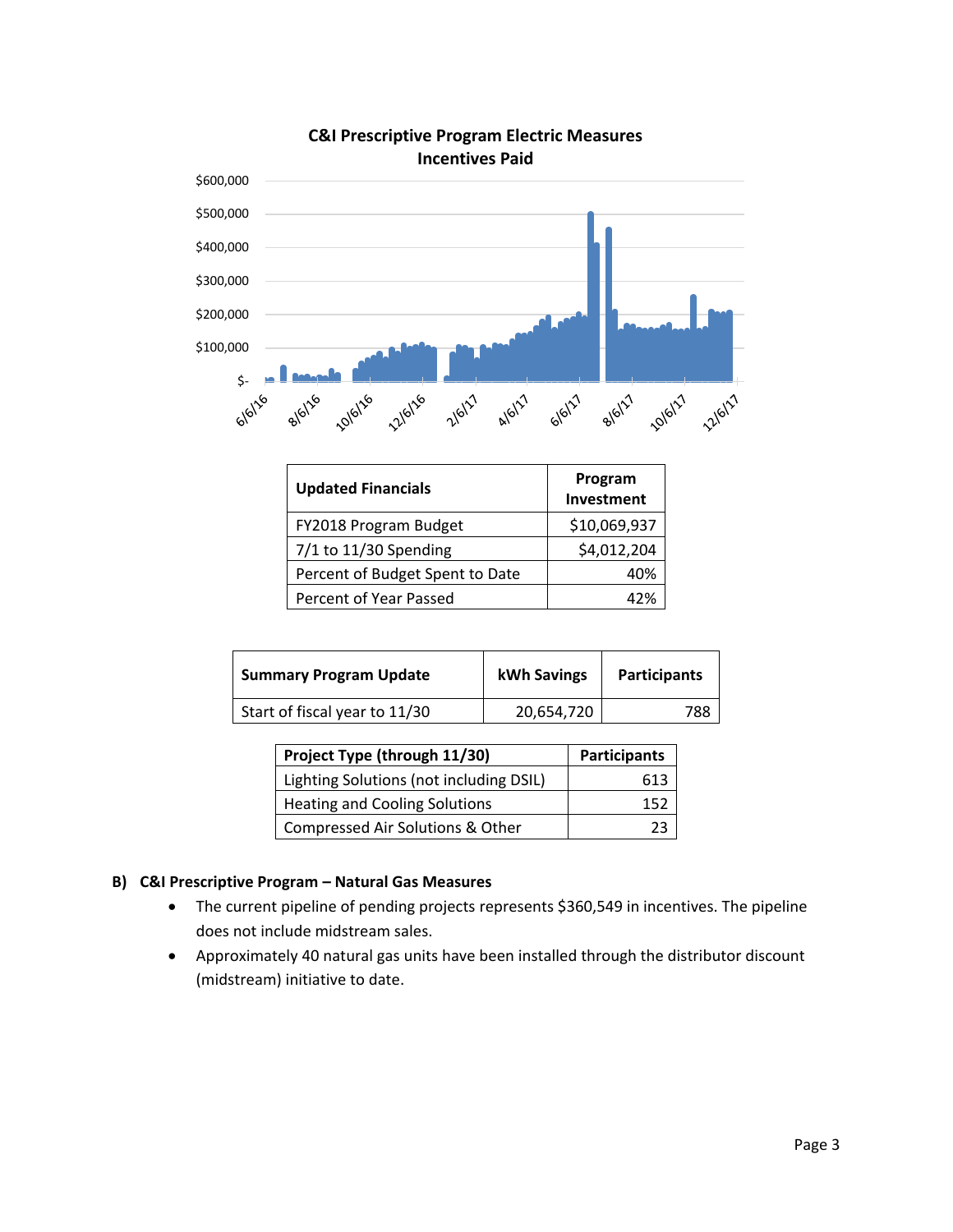





| <b>Updated Financials</b>       | Program<br>Investment |  |
|---------------------------------|-----------------------|--|
| FY2018 Program Budget           | \$1,888,872           |  |
| 7/1 to 11/30 Spending           | \$387,149             |  |
| Percent of Budget Spent to Date | 20%                   |  |
| Percent of Year Passed          | 47%                   |  |

| <b>Summary Program Update</b> | <b>MMBtu</b><br><b>Savings</b> | Participants* |
|-------------------------------|--------------------------------|---------------|
| Start of fiscal year to 11/30 | 6.993                          | 33            |

\*The number of participants does not indicate the number of units installed; some participants may have received incentives for more than one unit.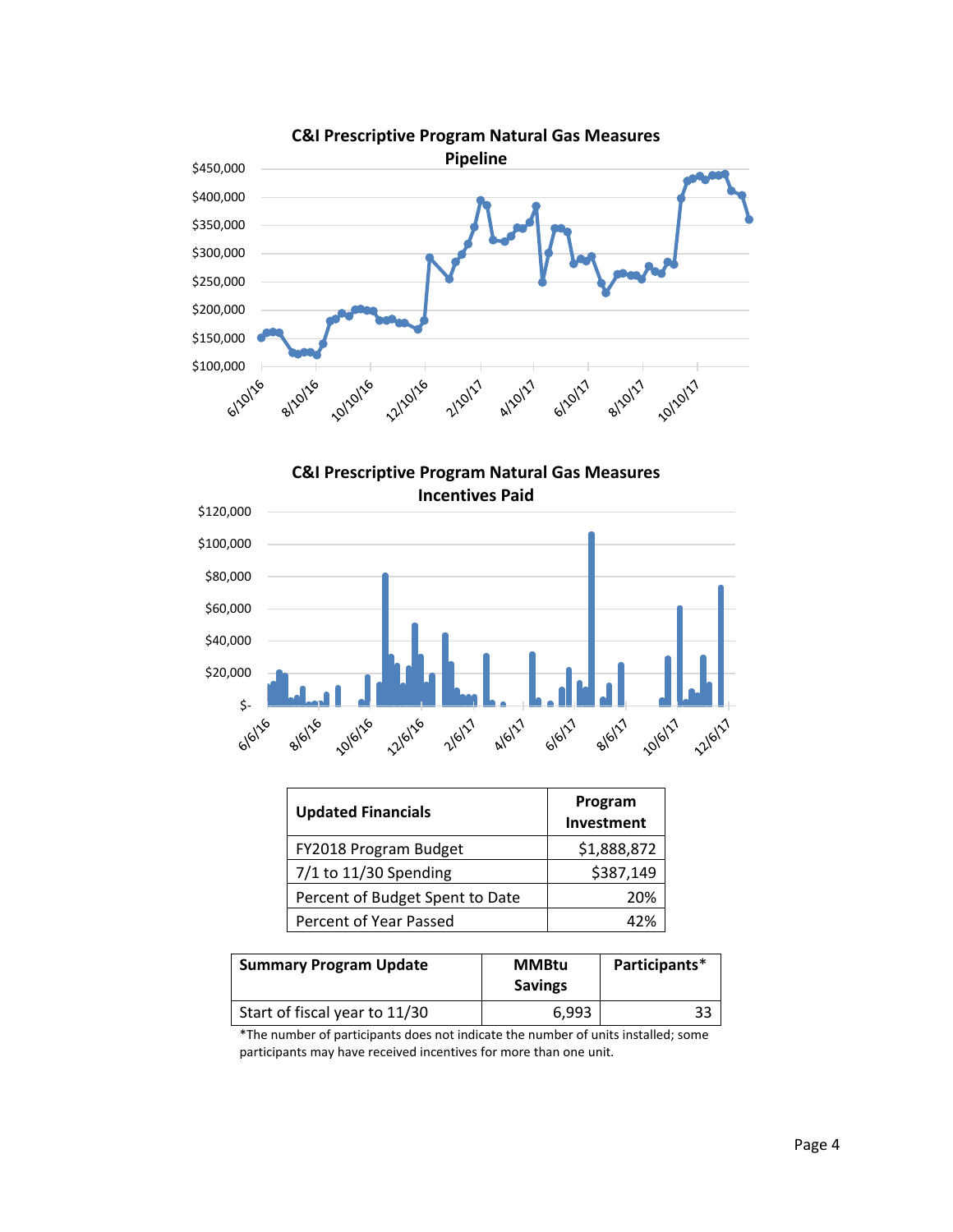### **C) C&I Prescriptive Program – All Fuels (e.g., Oil and Propane) Measures / Heating Solutions**

- The current pipeline of pending projects represents \$551,069 in incentives. The pipeline does not include midstream sales.
- Approximately 18 propane units have been installed through the distributor discount (midstream) initiative to date.



## **C&I Prescriptive Program All Fuels (e.g., Oil/Propane) Measures Pipeline**





| <b>Updated Financials</b>       | Program<br>Investment |
|---------------------------------|-----------------------|
| FY2018 Program Budget           | \$654,025             |
| $7/1$ to 11/30 Spending         | \$329,119             |
| Percent of Budget Spent to Date | 50%                   |
| Percent of Year Passed          | 47%                   |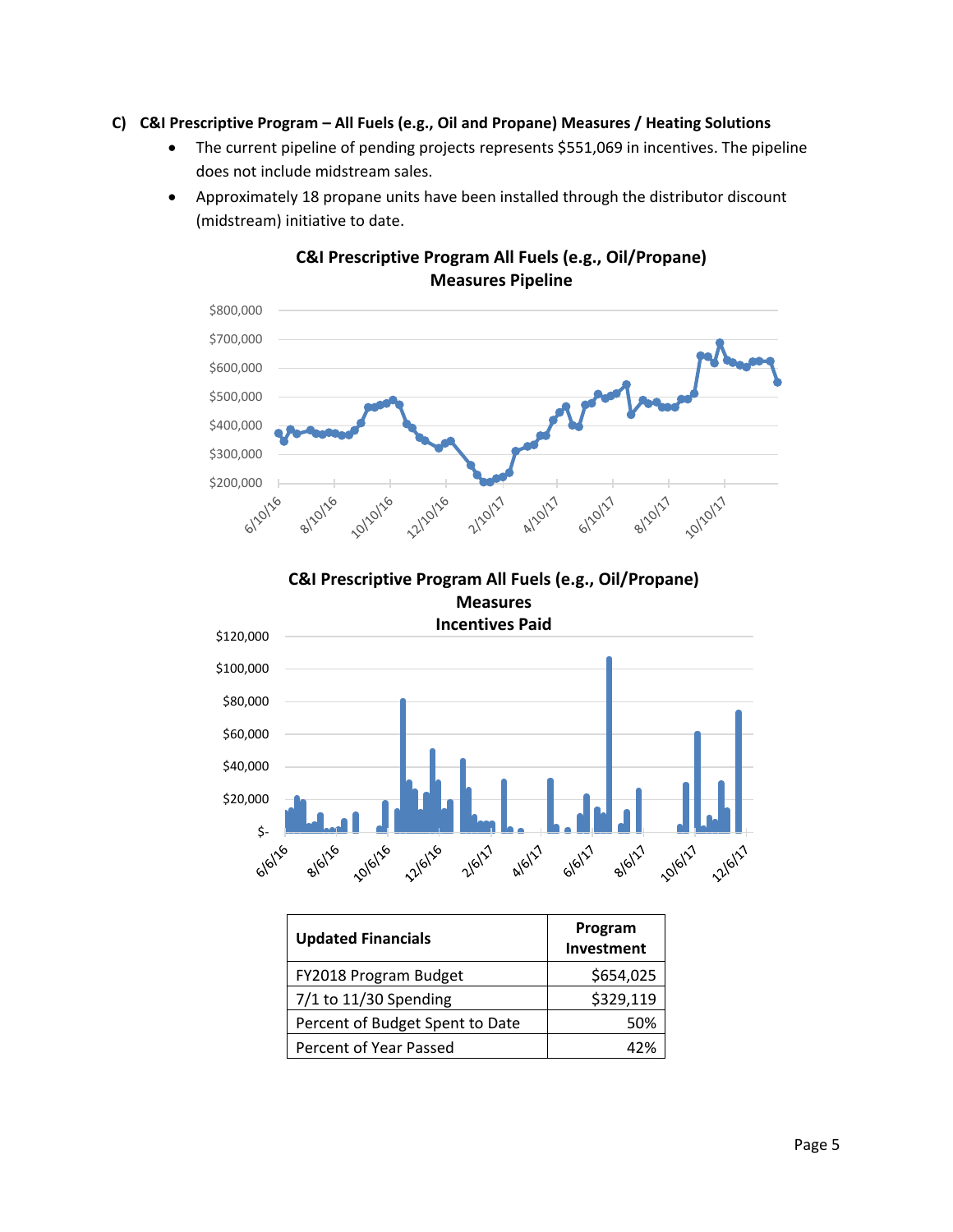| <b>Summary Program Update</b> | <b>MMBtu</b><br><b>Savings</b> | <b>Participants</b> |
|-------------------------------|--------------------------------|---------------------|
| Start of fiscal year to 11/30 | 11.420                         |                     |

\*The number of participants does not indicate the number of units installed; some participants may have received incentives for more than one unit.

### **D) C&I Custom Program**

- Since the last Board meeting, the pipeline of small custom projects has grown modestly, adding 3 new projects worth \$60,000 in incentive offers. The total small custom pipeline now consists of 11 projects worth \$249,000 in incentive offers.
- Program staff received applications for 3 new scoping audits.
- Program staff is reaching out to newly eligible large natural gas customers to inform them of incentive offerings and encourage efficiency investment.

| <b>Updated Financials</b>       | Program<br>Investment |  |
|---------------------------------|-----------------------|--|
| FY2018 Program Budget           | \$14,437,135          |  |
| $7/1$ to 11/30 Spending         | \$1,620,517           |  |
| Percent of Budget Spent to Date | 11%                   |  |
| Percent of Year Passed          | A <sub>2%</sub>       |  |

| <b>Additional Details on FY 2018</b> | Program     |
|--------------------------------------|-------------|
| <b>Financials</b>                    | Investment  |
| Expenditures                         | \$1,620,517 |
| Committed                            | \$5,483,571 |
| Pipeline                             | \$1,637,297 |
| Total (Expenditures, Committed,      | \$8,741,385 |
| & Pipeline)                          |             |
| Percent of Budget                    | 61%         |

| <b>Summary Program Update</b> | <b>MMBtu</b><br><b>Savings</b> | kWh Savings | <b>Participants</b> |
|-------------------------------|--------------------------------|-------------|---------------------|
| Start of fiscal year to 11/30 | 28,599                         | 5,312,189   |                     |

## **E) Small Business Initiative**

- Regions 5 and 6 are no longer accepting new projects, and the majority of projects in the pipeline for these regions have been completed. The remaining projects are expected to be completed within the next month.
- Outreach and contractor assignments have been on hold for Region 7 while the Energy Assessment Tool is being modified. The tool is anticipated to be completed in December.
- The delivery team will continue using CMP customer data for small businesses (SGS rate classes) to conduct additional targeted outreach in Region 7. Currently 7 contractors are participating in Region 7 with projects underway.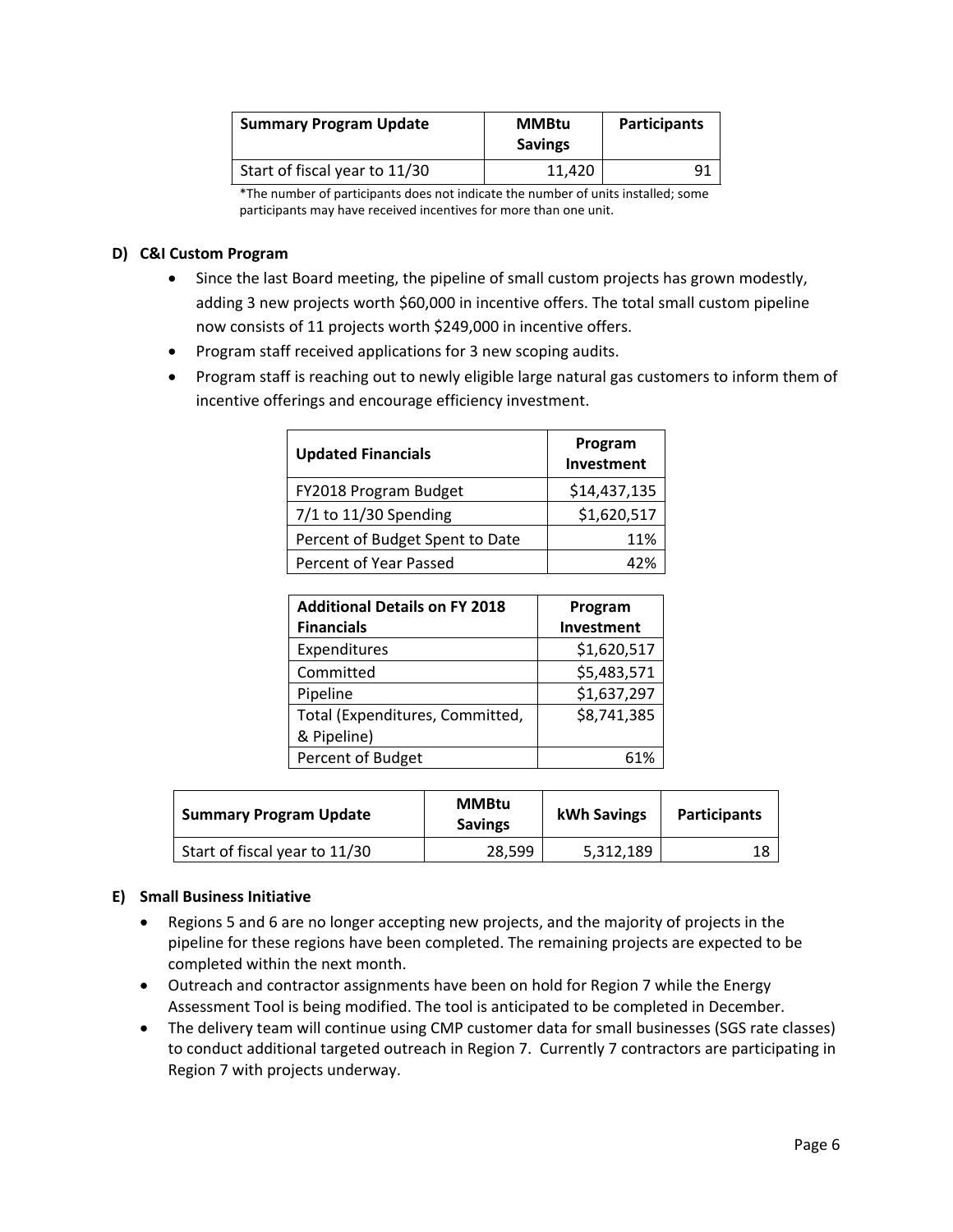• The team expects to roll out Region 8 (Route 25 corridor, Gorham and west) in early January 2018.



| <b>Updated Financials</b>       | Program<br>Investment |
|---------------------------------|-----------------------|
| FY2018 Program Budget           | \$2,556,587           |
| $7/1$ to 11/30 Spending         | \$951,294             |
| Percent of Budget Spent to Date | 37%                   |
| Percent of Year Passed          | 47%                   |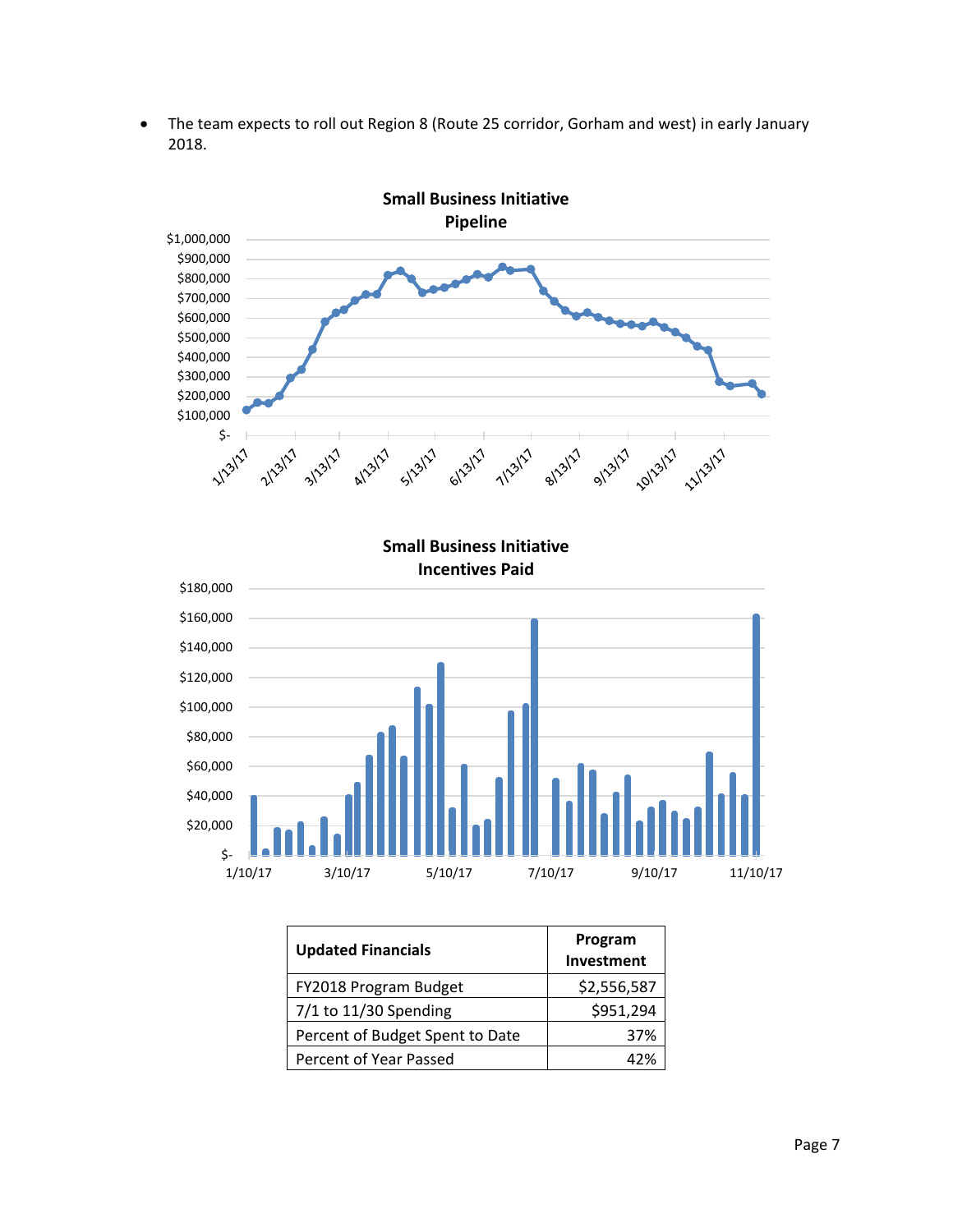| <b>Summary Program Update</b> | kWh Savings | <b>Participants</b> |
|-------------------------------|-------------|---------------------|
| Start of fiscal year to 11/30 | 607.748     |                     |

### **F) Commercial New Construction Program**

The delivery team is only supporting existing projects under MOU and has stopped outreach activities. Applications are not being accepted for new, potential projects. Inquiries about commercial new construction projects are being referred to the Prescriptive Program and Custom Program, as appropriate.

| <b>Updated Financials</b>       | Program<br>Investment |  |
|---------------------------------|-----------------------|--|
| FY2018 Program Budget           | \$1,985,677           |  |
| $7/1$ to 11/30 Spending         | \$10,524              |  |
| Percent of Budget Spent to Date | 1%                    |  |
| Percent of Year Passed          | 47%                   |  |

#### **G) Home Energy Savings Program**

- Heat pump volume is remaining steady, but the reduced rebates on weatherization and heating systems continues to suppress demand.
- The program website, brochures, and rebate claim forms are being updated.
- Staff presented the program at six events in November.
- Forty-seven loans were funded in November.
- A glitch related to staffing changes and posting of wrong phone numbers at the firm providing loan services caused two days of missed or unreturned customer phone calls.



## **HESP Weekly Paid Rebates**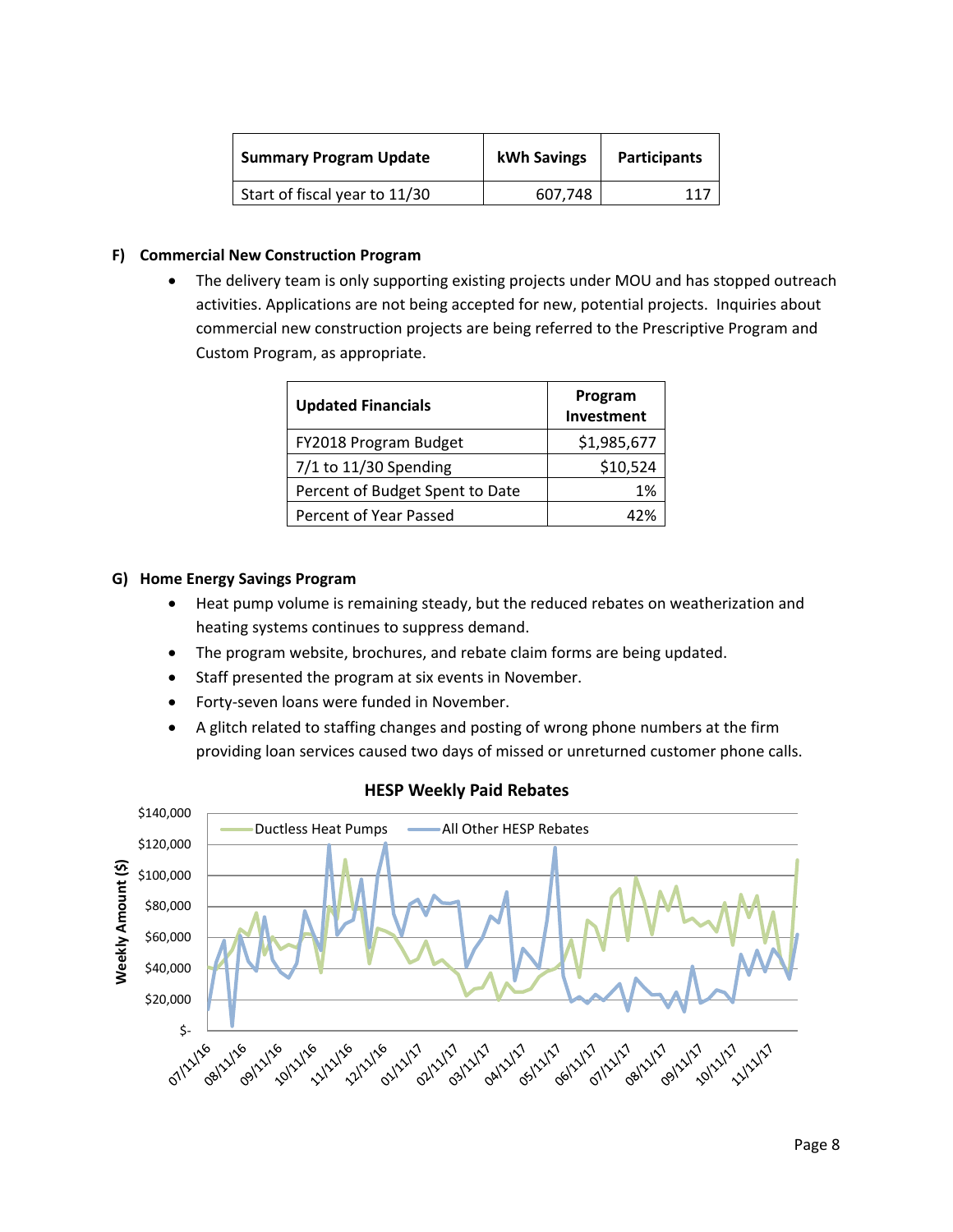| <b>Updated Financials</b>       | Program<br>Investment |  |
|---------------------------------|-----------------------|--|
| FY2018 Program Budget           | \$11,113,615          |  |
| $7/1$ to 11/30 Spending         | \$2,750,168           |  |
| Percent of Budget Spent to Date | 25%                   |  |
| Percent of Year Passed          | 17%                   |  |

| <b>Summary Program Update</b> | kWh Savings | <b>MMBtu</b><br><b>Savings</b> | <b>Measures</b> |
|-------------------------------|-------------|--------------------------------|-----------------|
| Start of fiscal year to 11/30 | 5.951.715   | 19.191                         | 2.911           |

| Project Type (through 11/30) | Units |
|------------------------------|-------|
| <b>Electric Measures</b>     | 2.212 |
| All Fuels Measures           | 690   |

### **H) Consumer Products Program**

- The program is on target to invest all funds and exceed savings goals for the year. The program is taking the following steps to stretch the available funding through the fiscal year:
	- o Reduce incentives for heat pump water heaters.
	- o End on-shelf LED markdowns, focusing instead on off-shelf placement.
	- o Discontinue LED discount coupons for small stores on January 1; at least 12 locations have switched to markdowns.



**Weekly Bulb Sales YTD – Retail (Unaudited Estimate)**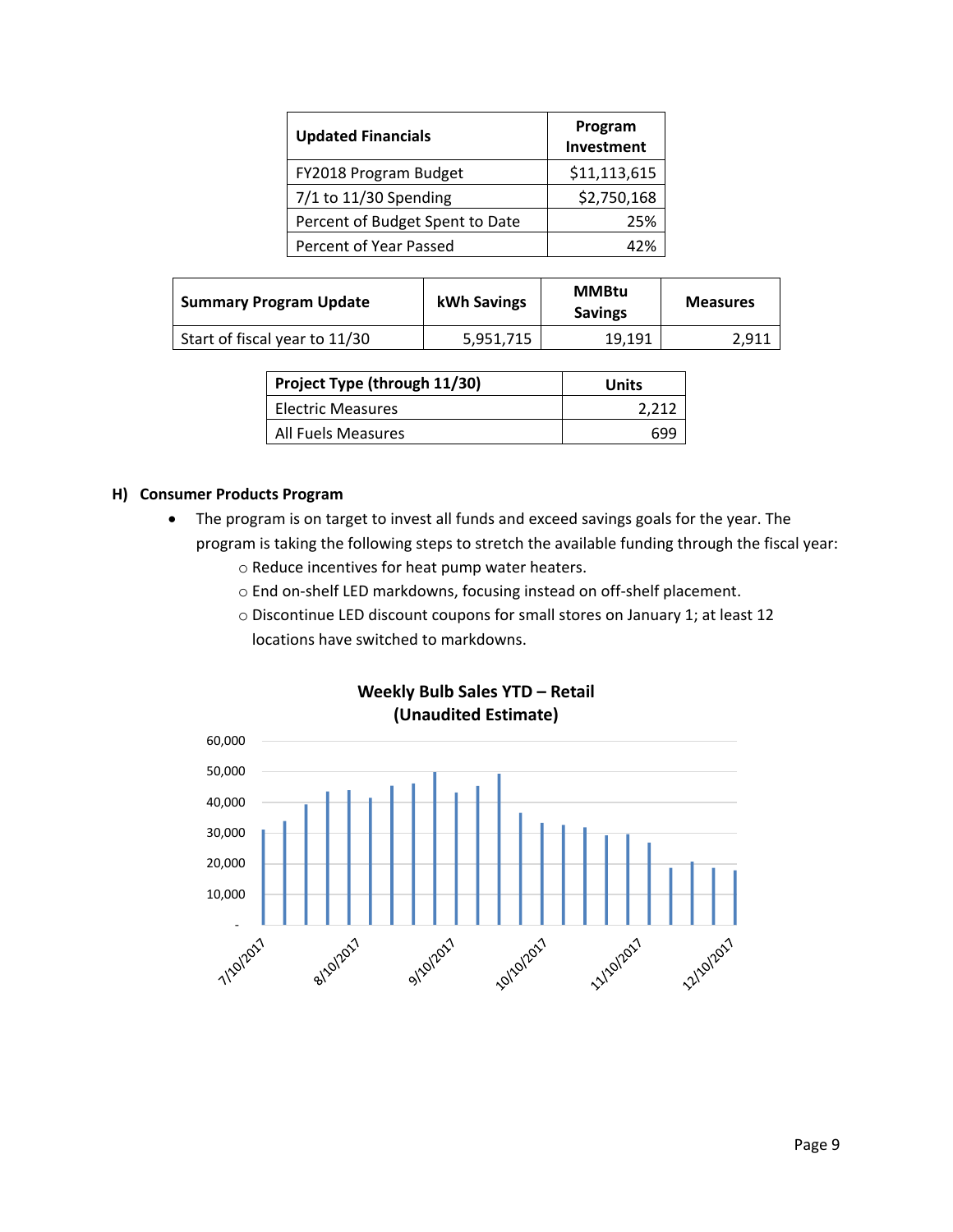| <b>Updated Financials</b>       | Program<br>Investment |  |
|---------------------------------|-----------------------|--|
| FY2018 Program Budget           | \$11,508,432          |  |
| $7/1$ to 11/30 Spending         | \$3,802,287           |  |
| Percent of Budget Spent to Date | 33%                   |  |
| Percent of Year Passed          | 42%                   |  |

| <b>Summary Program Update</b> | kWh Savings | Appliance<br><b>Rebates</b> | <b>Light Bulbs</b> |
|-------------------------------|-------------|-----------------------------|--------------------|
| Start of fiscal year to 11/30 | 24,012,511  | 6,990                       | 821,865            |

### **I) Low-Income Initiatives**

- We now distribute business reply cards through food pantries (instead of bulbs).
- In November, 184 new customers joined the PUC's Arrearage Management Program (AMP). A total of 590 AMP households (42%) have received DIY kits with LEDs and/or low-flow devices.
- The Low Income Direct Mail initiative has sent 3,291 DIY kits to low-income electricity customers in FY2018. The program is ahead of goals and has seen strong demand. The program is developing new partnerships (including with Americorps) to increase installations.
- The Low Income Direct Install Program that offers free installations of heat pump water heaters to eligible households has installed 275 in FY2018. The team is reaching out to new plumbers to increase capacity. Marketing and outreach has been strong in some northern and interior areas of the state where plumbers have capacity for projects (areas near Presque Isle, Farmington, Milo, Bangor, and Lyman).
- Highlights of market-based initiative for weatherization:
	- o A total of 58 air sealing and/or insulations projects were completed in November, compared to 28 for the same month one year ago.

| <b>Updated Financials</b>       | Program<br>Investment |
|---------------------------------|-----------------------|
| FY2018 Program Budget           | \$6,796,824           |
| 7/1 to 11/30 Spending           | \$2,337,811           |
| Percent of Budget Spent to Date | 34%                   |
| Percent of Year Passed          | 47%                   |

| <b>Summary Program Update</b> | kWh Savings | <b>Direct Installs</b> |
|-------------------------------|-------------|------------------------|
| Start of fiscal year to 11/30 | 13,463,325  | วดว                    |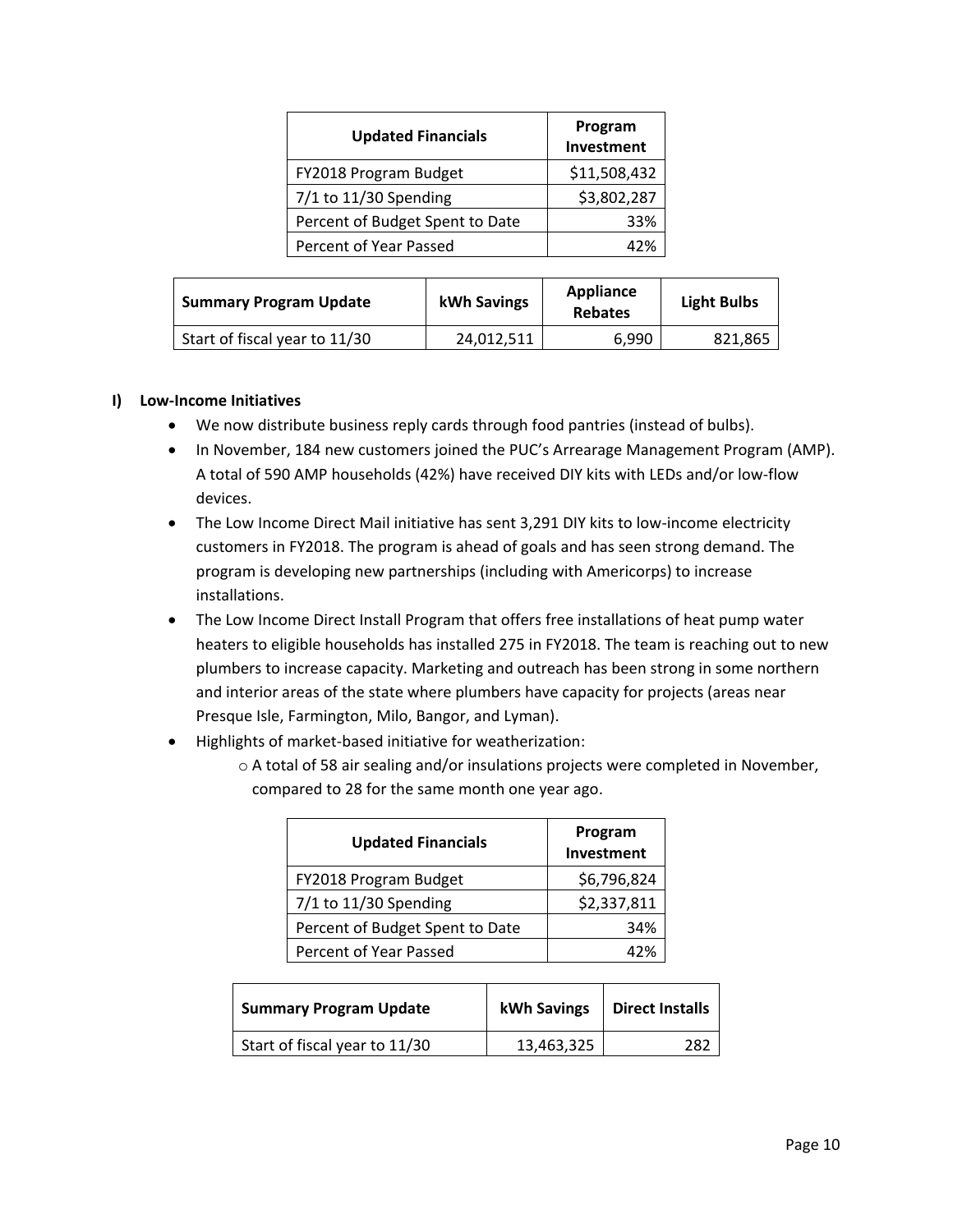| Low-Income Initiatives (through 11/30)     | Units   |
|--------------------------------------------|---------|
| Market-based Weatherization and Heat Pumps | 808     |
| <b>Direct Mailings</b>                     | 3,158   |
| <b>Food Pantry Bulbs</b>                   | 125,820 |

## **J) Strategic Initiatives (Cross Cutting)**

## **I. Evaluation, Measurement, and Verification (EM&V)**

- The team conducting a second round of home visits in the HPWH Impact Evaluation successfully installed meters in 13 homes (9 from the Low Income Direct Install program and 3 from the Appliance Rebate program). The meters will be retrieved in 6 weeks.
- Staff have begun to use a web-based survey system to conduct ongoing measurement and verification activities, lowering costs and achieving faster results. Example uses include collecting near real time information on free-ridership rates from recent SBI participants and customer data on Appliance Rebates.

## **II. Innovation**

- The Trust kicked off its Behavioral Pilot with CMP on November 16. The project will work with CMP to pilot a program that incentivizes behavioral changes in low-income homes.
- The commercial HPWHs installed at two Pratt Abbott locations (a boiler room and a laundromat) have completed one year of monitoring. The Trust is waiting on the November data and will then analyze the effectiveness of the pilot.
- The Trust awarded a contract for a Roof Top Unit Controllers pilot to TRC Energy Services. The pilot will recruit up to 15 businesses to test 3 retrofit controls strategies on roof top units at small to medium businesses.

## **III. Forward Capacity Market**

• See Government Relations in Part 1, above.

# **3. Administration and Finance Highlights**

## **A) Administration**

- The Confidential Information Management System (CMS) Policy has been updated to reflect recent statutory changes. Given that Trustees may need to handle confidential information, the revised policy also clarifies that individual Trustees are covered by the requirements governing confidential information (along with Efficiency Maine Trust employees and contractors) and that they will not divulge such information except under certain prescribed circumstances.
- The Trust posted the position of Sales and Marketing Assistant and recently hired Cecil Gardner to fill it.